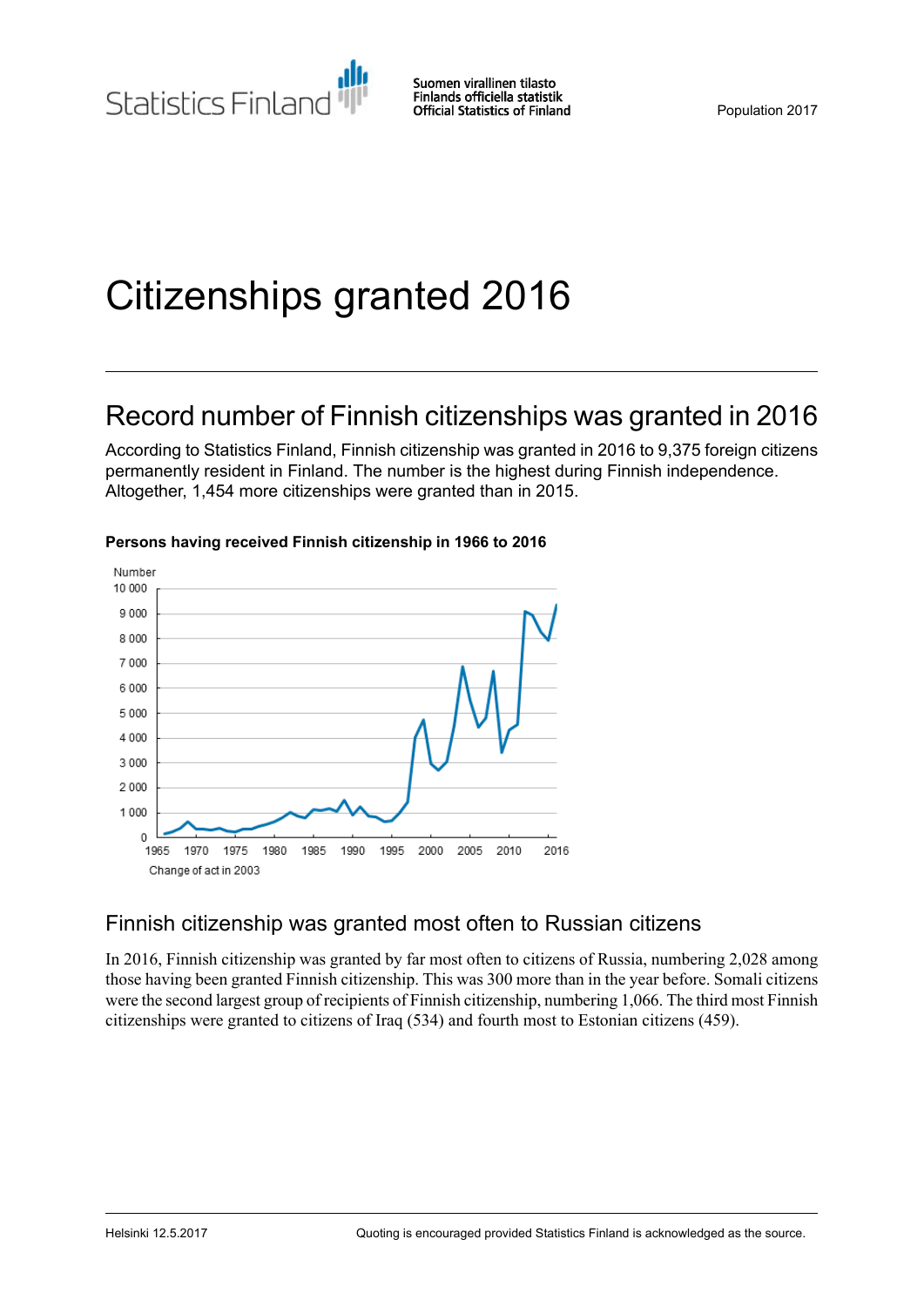#### The average age of persons having received Finnish citizenship was under 30 years

Of the persons receiving Finnish citizenship, 4,914 were women and 4,461 men. The average age for women was 28.4 years and 26.4 years for men. Among the persons having been granted Finnish citizenship, 2,944 were aged under 18 and 231 were aged 65 or over.

### Nearly 105,000 persons living in Finland have dual citizenship

In 2016, altogether 96 per cent of those having been granted Finnish citizenship retained their former citizenship. At the end of 2016, there were 104,997 persons permanently resident in Finland who held the citizenship of some other country in addition to Finnish citizenship. Of them, 20,324 were native-born Finnish citizens who had been granted citizenship in another country, and 84,673 persons were foreign citizens who had been granted Finnish citizenship.

The largest dual nationality groups at the end of 2016 were citizens of Russia (27,456), Sweden (7,380), Somalia (4,650), Estonia (4,601) and the United States (3,934).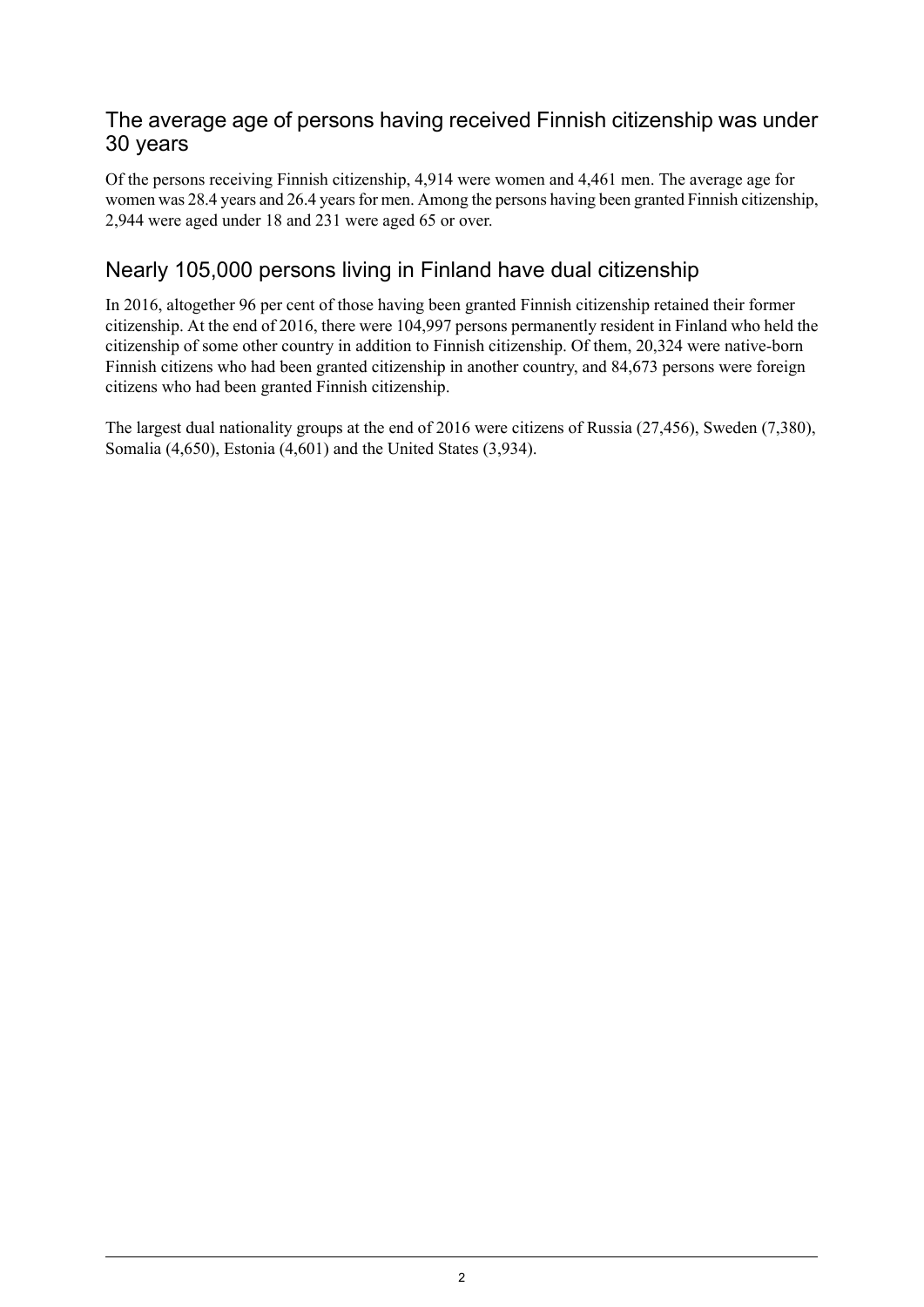# **Contents**

### Figures

### **Appendix figures**

| Appendix figure 2. Largest dual nationality groups permanently resident in Finland by their second nationality in |  |
|-------------------------------------------------------------------------------------------------------------------|--|
|                                                                                                                   |  |

|--|--|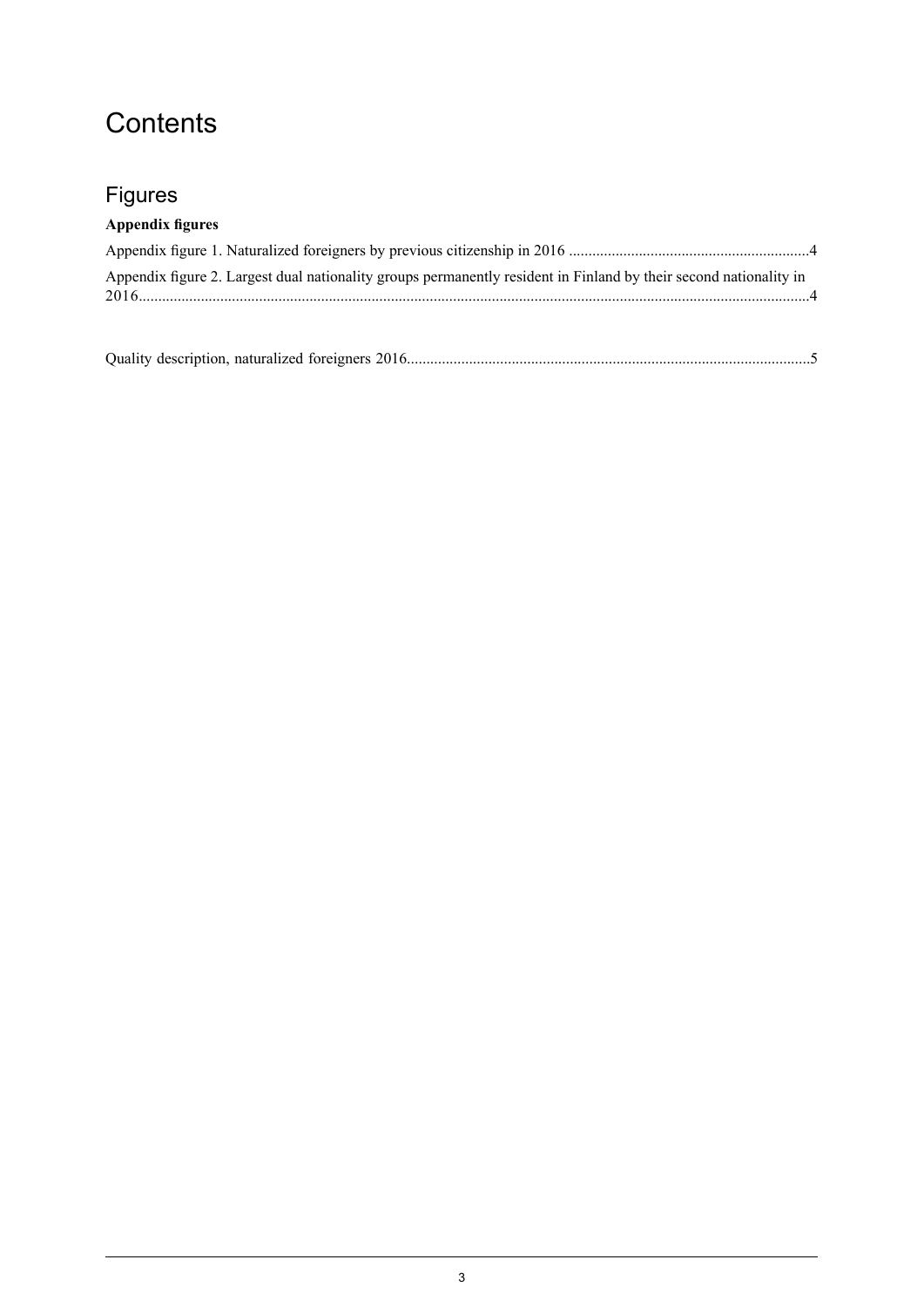# Appendix figures



<span id="page-3-0"></span>**Appendix figure 1. Naturalized foreigners by previous citizenship in 2016**

<span id="page-3-1"></span>**Appendix figure 2. Largest dual nationality groups permanently resident in Finland by their second nationality in 2016**

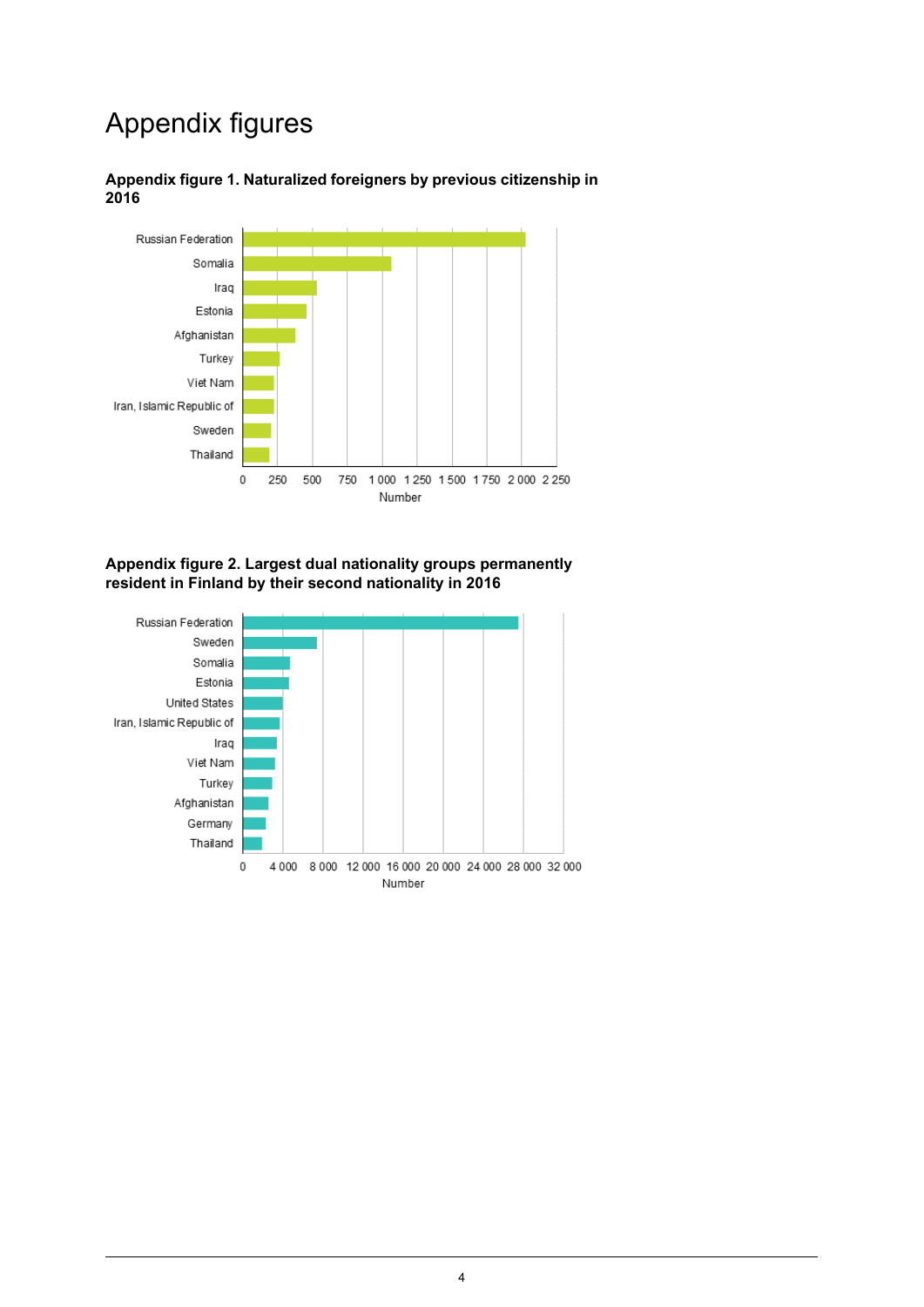# <span id="page-4-0"></span>Quality description, naturalized foreigners 2016

### 1. Relevance of statistical information

The main source used when producing Finnish population statistics is the Population Information System of the Population Register Centre. Changes in the data on the vital events of the resident population are updated into the Population Information System continuously by local population register authorities. Population Register Centre is leading updating activities. From 1971 Statistics Finland has obtained population data from the Population Register Centre.

The last population registration was carried out in Finland on 1 January 1989. After that the Population Information System has been updated by notifications of changes. The data stored in the Population Information System are specified in the act on Population Information System and the certicate services of the Population Register Centre (21 August 2009/661). Notifications on population changes for the past year are expected by the last day of January of the following year.

Statistics Finland's function is to compile statistics on conditions in society (Statistics Finland Act of 24 January 1992/48). These also include demographic statistics. Statistics Finland's Rules of Procedure defines the Population Statistics unit as the producer of demographic statistics (Statistics Finland's Rules of Procedure, TK-00-1743-16).

In accordance with the Act on the Municipality of Domicile, the municipality of domicile and the place of residence of individuals are recorded in the Population Information System. The municipality in which a person lives or the one construed by the inhabitant as the municipality of domicile on the grounds of residence, family ties, livelihood or other equivalent circumstances, or to which the inhabitant has close links due to the aforementioned circumstances is deemed the municipality of domicile. (Act on the Municipality of Domicile, 201/1994.) The population registered in the Population Information System is divided into those present and those absent. Those present are permanent residents of Finland, either Finnish nationals or aliens. Those absent are Finnish nationals who when emigrating from the country have reported that they intend to be absent from Finland for more than one year, with the exception of Finnish nationals who are diplomats and those working in development co-operation (Act on the Municipality of Domicile, 201/1994.) Only changes in the population resident in Finland on the day of the event are taken into account when compiling statistics on vital events.

Persons moving to Finland from abroad are classified in the population statistics if the place of residence they have declared as their municipality of domicile is later confirmed as their place of residence. Staying in Finland for clearly more than one year is the prerequisite for registering of the foreign citizens into the population of Finland if a person does not have EU citizenship. The length of employment or studying from entry into the country or the length of employment contract must be at least two years for foreign citizens of the third countries to receive the right to a place of domicile. Staying in Finland for one year is the prerequisite for registering of the citizens of EU countries into the population of Finland if they have already lived a year in Finland. At a justified request, the information on a foreign citizen may also be entered after a short stay if he/she has, for example, a temporary place of residence in Finland as defined in the Act on the Municipality of Domicile and the entry is necessary for the realisation of rights related to employment or a similar circumstance (Act 661/2009).

#### **Citizenship**

Citizenship refers to a person's legal nationality in a certain country. Citizenship is usually determined at birth, but it may be changed upon moving to live in another country. A person may also be a citizen of more than one country (see Nationality Act, 359/2003). Persons with both Finnish and foreign citizenship will be entered in the statistics as Finnish nationals. If a foreign national living in Finland has several nationalities, that person will be entered in the statistics as a national of the country on whose passport he or she arrived in the country. Persons having received Finnish nationality by both proceedings initiated upon petition and by declaration procedure are included in statistics on recipients of Finnish nationality. The number of citizenships granted by the declaration procedure has been exceptionally big in 2004-2008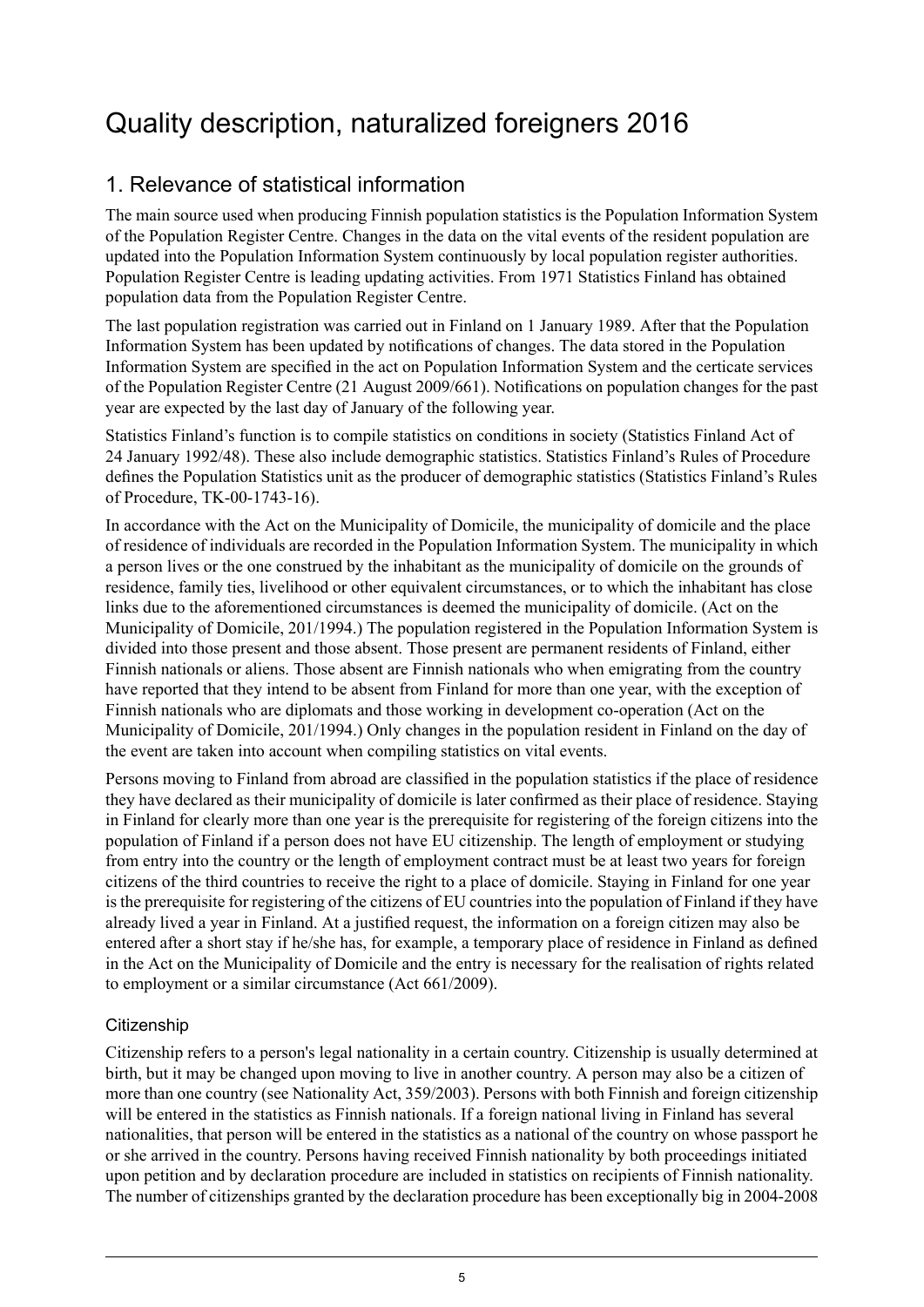when extended possibility for receiving Finnish citizenship prevailed because the amendment of legislation in 2003.

The Population Register Centre has adopted the ISO 3166 standard in its nationality classification.

### 2. Methodological description of survey

The main source used when producing Finnish population statistics is the Population Information System of the Population Register Centre. Local register office updates a Population Information System with information it gets from persons experiencing vital events and parishes of the Evangelical-Lutheran and Greek Orthodox churches. The Finnish Immigration Service decide often about the granting of Finnish citizenships (the Nationality Act 359/2003) and enters data about the decisions into the Population Information System. Sometimes local register offices write Finland as a citizenship from the request on the basis of parent's information if this changes so that the criteria of granting a citizenship to the child fullfills. Statistics Finland receives the updated data of vital events in machine-language format on a weekly basis.

The deadline for delivering data to Statistics Finland on vital events in the statistical year is the end of January of the following year. Data on population changes in statistical year delivered to Statistics Finland after this date are included in the data of the following year.

### 3. Correctness and accuracy of data

In general, the Population Information System of the Population Register Centre can be considered very exhaustive as regards persons. In order that a person obtains a personal identity code, he or she has to be registered in the Population Information System. All personsliving permanently in Finland have a personal identity code. The registration is possible if he or she moves to Finland temporarily for more than three months. It is practically impossible to live in Finland without a personal identity code. A personal identity code is needed so that one can legally work or create a bank account or have dealings with authorities and so on. You can safely assume that in Finland there cannot be any substantial number of 'moonlighter workers' who act periods of over one year, for example.

After abolishment of yearly checking of domicile registers (January 1) in 1989 the Population Information System has been maintained only by notifications of changes to population information. Their correctness is determined by a reliability survey made on the addresses in the Population Information System.

The Population Register Centre charges Statistics Finland with the task of conducting a sample survey on correctness of addressinformation. Around 11,000 people are asked whether their addressin the Population Information System is correct. In the 2012 survey, the address was correct for 98.9 per cent of the respondents.

In connection with municipal elections, returned notifications of voting sent to foreigners usually reveal around 1,000 persons who have moved from the country without giving notice and are thus still included in the Finnish population. The local register office removes them from the resident population in the Population Information System before the following turn of the year.

### 4. Timeliness and promptness of published data

Final vital statistics are published yearly in April to May, except for those on stillbirths, which are released in September. Since 1999 the regional division used has been that of the first day of the following year. Thus the municipalities that unite on the first day of the new year are already combined in the statistics of the previous year. Information on the vital statistics of the united municipalities before the unification is available from 2003 onwards.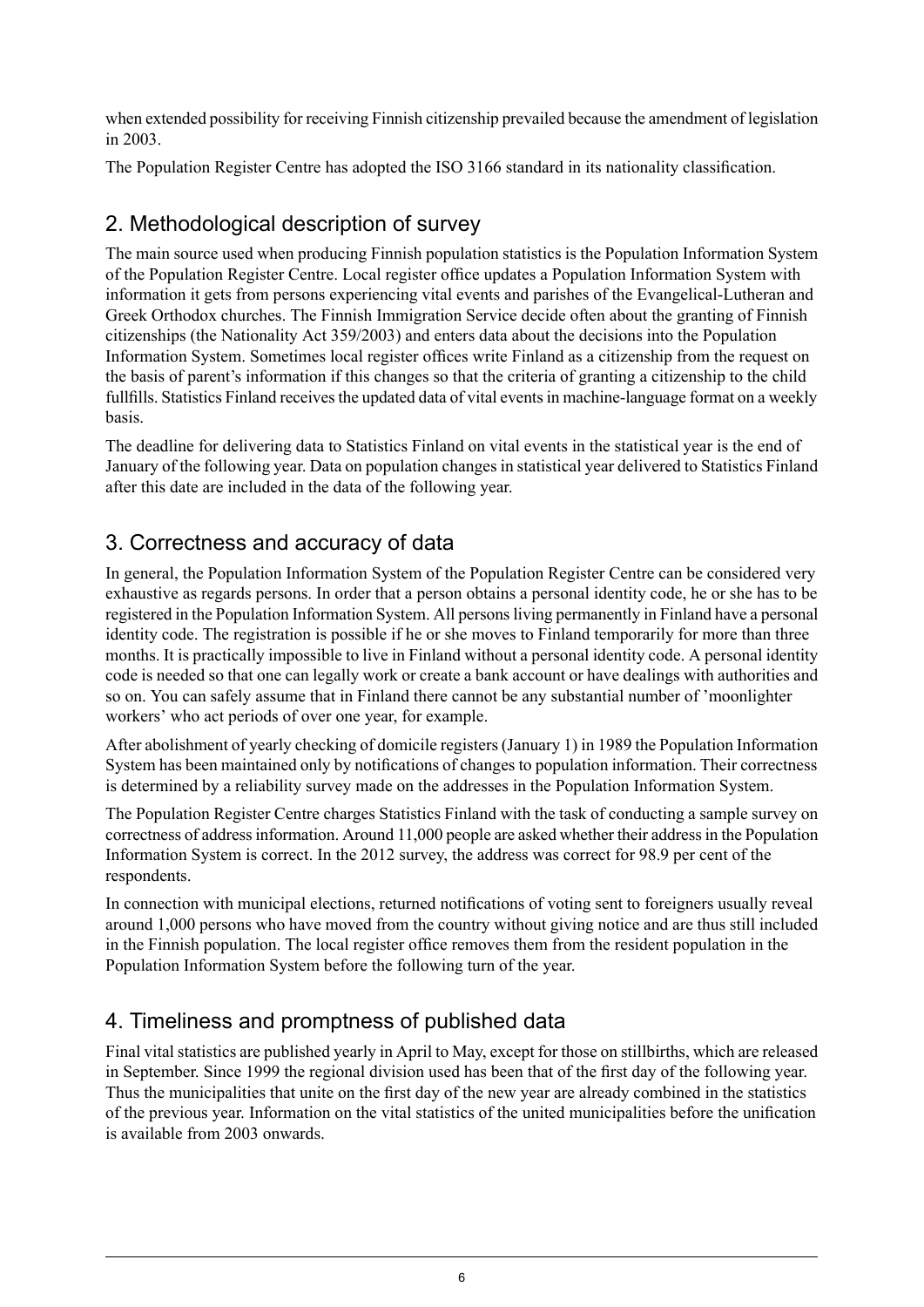### 5. Accessibility and transparency/clarity of data

Basic population data are available in electronic form by municipality or with larger regional divisions than municipality in Statistics Finland's free 'Population' online service (Statistical databases) at:

[http://tilastokeskus.fi/tup/tilastotietokannat/index\\_en.html](http://tilastokeskus.fi/tup/tilastotietokannat/index_en.html)

Population statistics from 1750 to 2000 have been digitised into PDF format in the National Library's Doria service.

[Publications](http://www.doria.fi/handle/10024/67162) on Population structure in Doria (in Finnish)

[Publications](http://www.doria.fi/handle/10024/67161) on Vital statistics in Doria (in Finnish)

[Publications](http://www.doria.fi/handle/10024/67160) on Population censuses in Doria (in Finnish)

The chargeable information service contains more specified information about the population by sub-area of municipality, for example.

### 6. Comparability of statistics

Comparable regional vital statistics series are available from 1987. The tables always indicate which regional division is used.

Compilation of statistics on immigrants based on lists of passports began in 1900 and continued until 1984. From 1945 there are data on the total volume of migration between Finland and foreign countries derived from statistical materials of other countries. The migration statistics between the Nordic Countries improved in 1969, when the so-called Inter-Nordic Migration Form was introduced. Production of statistics on migration outside the Nordic Countries improved further in 1985, when the obligation to notify was extended to emigrants.

The population time series in the free "StatFin" online service begin from the year 1980 or 1987. Vital statistics time series for the whole country is available from 1749. Statistics of Finnish Immigration Service does not show same figures of citizenships granted as statistics of Statistics Finland because the figures of Finnish Immigration Service contains information of persons living abroad.

### 7. Coherence and consistency/uniformity

Statistics Finland's other statistics use the data of demographic statistics as basic information on population. Consequently, Statistics Finland's other statistics correspond to demographic statistics.